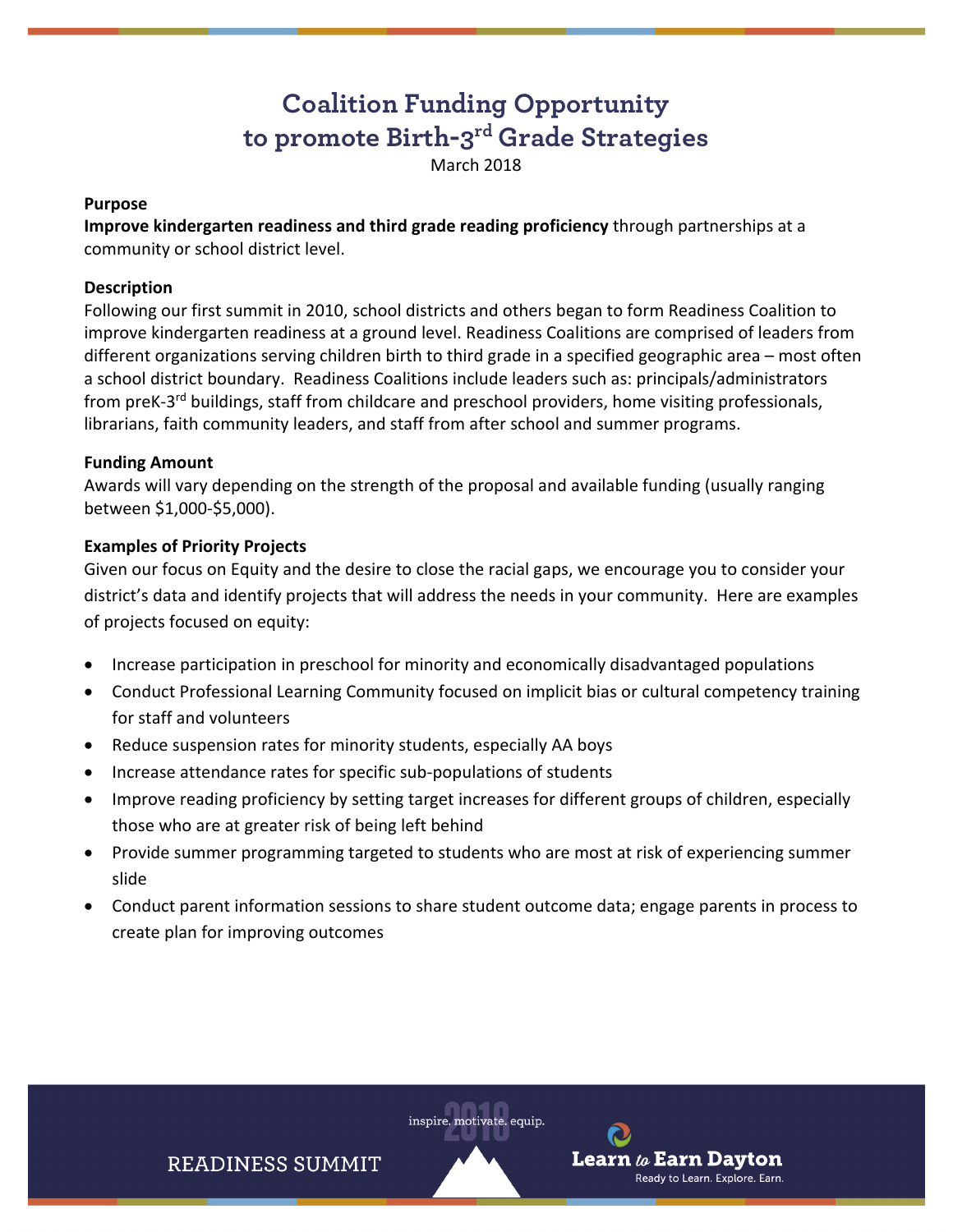Please refer to your Summit handout to review the 5 step process in setting targeted strategies. Below are examples related to the three primary strategies around Preschool, Attendance and Summer/Afterschool Learning.

## **1) Preschool Quality and Participation**

- a. **Increase number and quality level of Star Rated programs**: Set goals for the number and level of Star Rated programs and identify what is needed to support programs – such as training and implementation of recognized curriculum.
- b. **Increase participation in Preschool**: Set goals for the number of children to attend Preschool based on previous data. Set goals in the student assessment scores used in Preschool such as GOLD, ELA, etc.
- c. **Improve Quality of Teaching**: Analyze student assessment data in preschool and kindergarten and improve the quality of teaching based on areas of need.
- d. **Parent Engagement:** Promote family tools such as Dayton Metro Library texts, Vroom, Ready4K to promote preschool registration and enrollment and to communicate expectations for kindergarten with parents.
- e. **Reading:** Promote daily reading with parents of children birth to age five to improve vocabulary and pre‐literacy skills. Partner with the local library.

## 2) **Attendance**

- a. **Targeted Attendance**: Monitor individual student attendance, identify students at‐risk of chronic absenteeism; provide targeted services, and interventions to improve attendance. Monitor the impact of the effort on improving the targeted individual attendance.
- b. **Reduce suspension rates**: Study suspension rates for PreK‐3rd grade students, with special attention to students of color, and implement proven positive strategies such as restorative justice to replace suspensions with positive alternatives.

# 3) **Summer and Afterschool Learning**

- a. **Summer Meal Site**: Partner with a summer meal site to promote literacy. Use funds to purchase books, provide targeted intervention, ensure library summer reading club participation.
- b. **Summer Library Reading Club Promotion**: Promote summer library reading club across the school/district and use money to offer incentives to children who participate a minimum of 30 hours. As a summer or after school provider partner with the library to encourage participation in the summer reading club (e.g. include participation in the Summer Library Reading Club as part of the enrollment agreement for a student).
- c. **Enhance Summer & Afterschool Programming**: Use funding to enhance an existing summer/afterschool program by incorporating literacy through arts and sciences.

## **Deadline**

Friday, April 27, 2017 - Email application to Kelly.Berlin@learntoearndayton.org

# **Eligibility**

Applicants must represent a partnership of different organizations collaborating on projects. School districts, child care/preschool providers, or non‐profit entities may be the lead applicant for the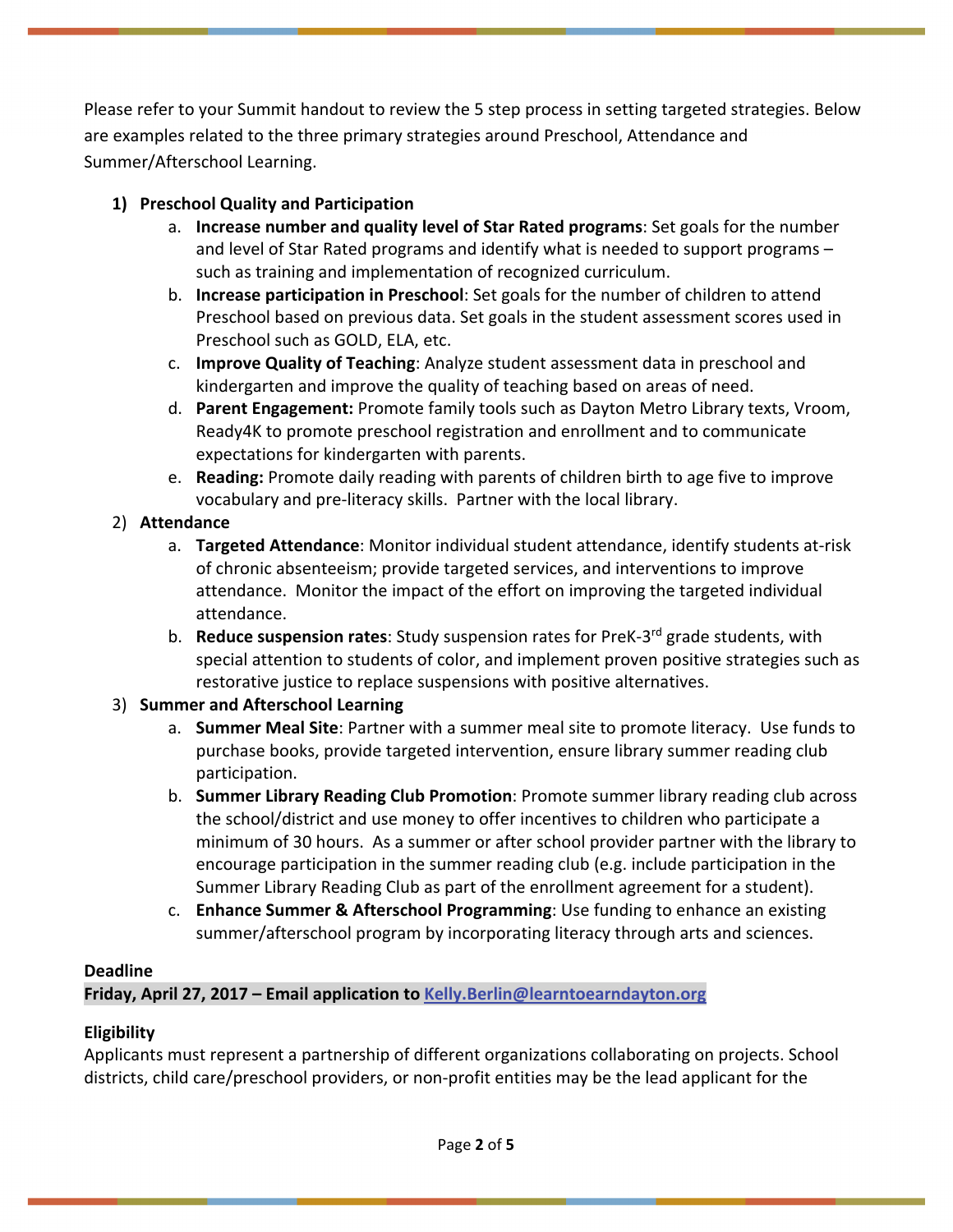funding. Multiple partners (a minimum of two) must support the application and be involved in developing and implementing plans.

#### **How to Apply**

Please use the following outline and submit your application electronically to Kelly.Berlin@learntoearndayton.org.

- 1. **Proposal** (no more than 3 pages long) covering:
	- a. An explanation of the Readiness Coalition or Partnership i.e. list partners involved in design and implementation
	- b. Goal for the partnership
	- c. Specific project to be funded
	- d. If childcare providers are included, please set goal for increasing the number or level of Star Rated programs
	- e. Explanation of how the project will improve quality and participation in preschool, summer/afterschool learning or reduce chronic absenteeism
	- f. Projected outcomes with Performance Measures and timeline
		- i. We encourage coalitions to use the Results Based Accountability framework to create their project outcomes & performance measures. Below is a chart that summarizes the framework. Please identify at least two-three Performance Measures that fall into the various sections on the chart.



- 2. **Project Budget** (1 page), including any matching funds provided by the applicants
- 3. **Written Letters of Support**.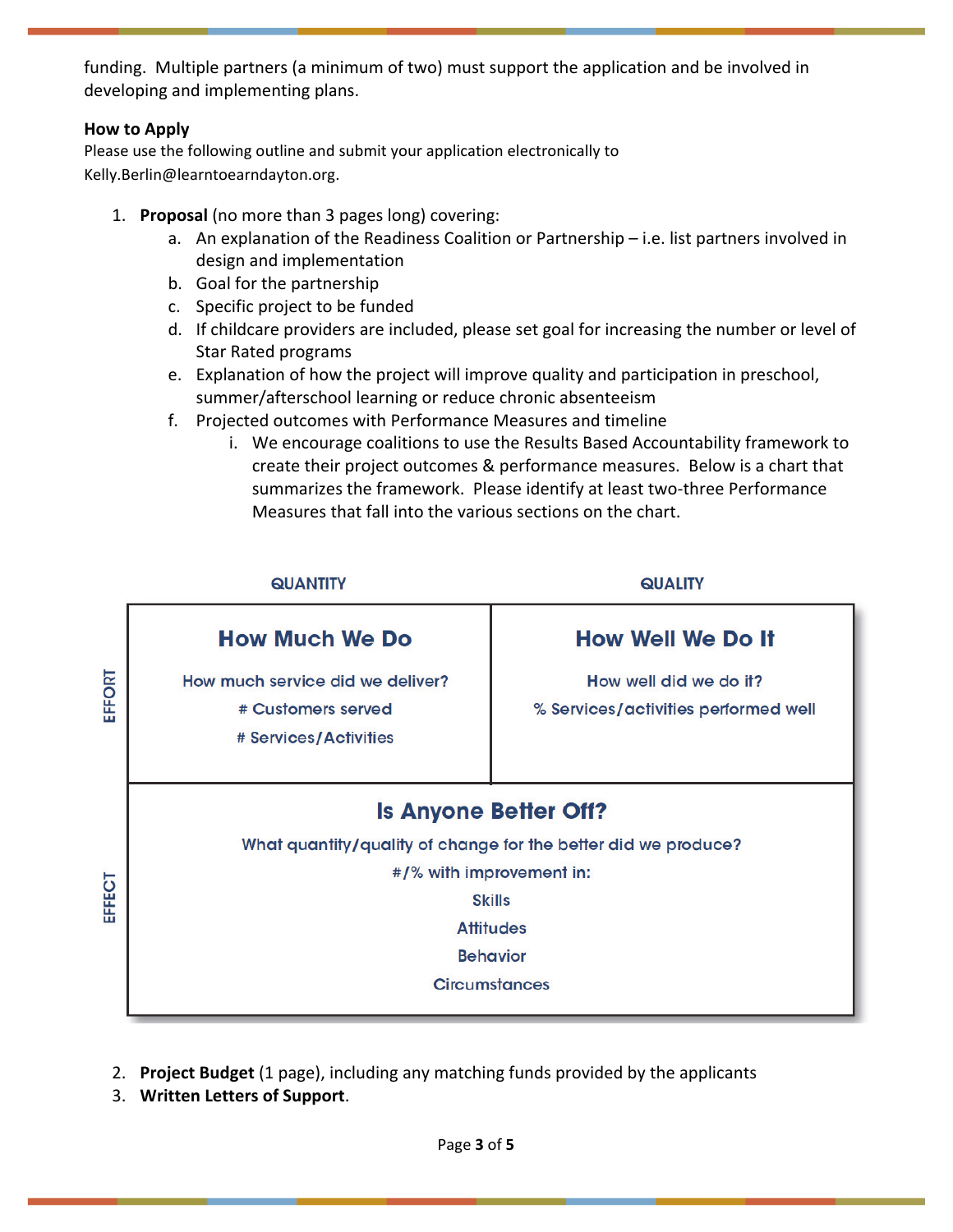## **Notification of Awards**

Applicants will be notified by **Friday, May 18** of the status of the application.

## **Applicant Commitments**

Successful applicants will:

- a) Start/continue a "Readiness Coalition" or Partnership that meets at least two times per year and is representative of the school's community, local childcare/preschool providers, and other stakeholders such as librarians, faith community leaders, afterschool/summer providers and parents
- b) Adopt usage of the Kindergarten Transition Tool if applicable
- c) Use the five step to equity process to create and implement a targeted plan

## **5 Steps to Equity**

- 1. Know your data
	- Disaggregate the data by race and gender
	- Look at trend data for last 5‐7 years
	- Share your data through data walks with all stakeholders
- 2. Understand the story behind the data
	- Engage diverse voices in understanding current data realities — including families and student voices
	- $\bullet$  Ask reflective questions  $-$  what are the key causes? Who is burdened and who is benefiting?
	- How do systems contribute to inequities?
- 3. Set targets
	- Establish a measurable target in consultation with your team
	- Identify clear measure and timeline for the target
	- Review target at start of each meeting
- 4. Implement strategies
	- Identify a mix of universal (all students) and targeted (supporting needs of sub groups of students) strategies
	- Implement strategies with fidelity
	- On an ongoing basis, review strategies ask how the strategy will affect each group? Does the strategy worsen or ignore existing disparities?
	- What policies and supports need to be put in effect to support the strategies?
- 5. Continuously evaluate effectiveness and adapt strategies
	- Use quantitative and qualitative data to assess progress
	- Look for unintended (positive and negative) impact of strategies
	- Study to what extent the strategies are accomplishing race equity goals